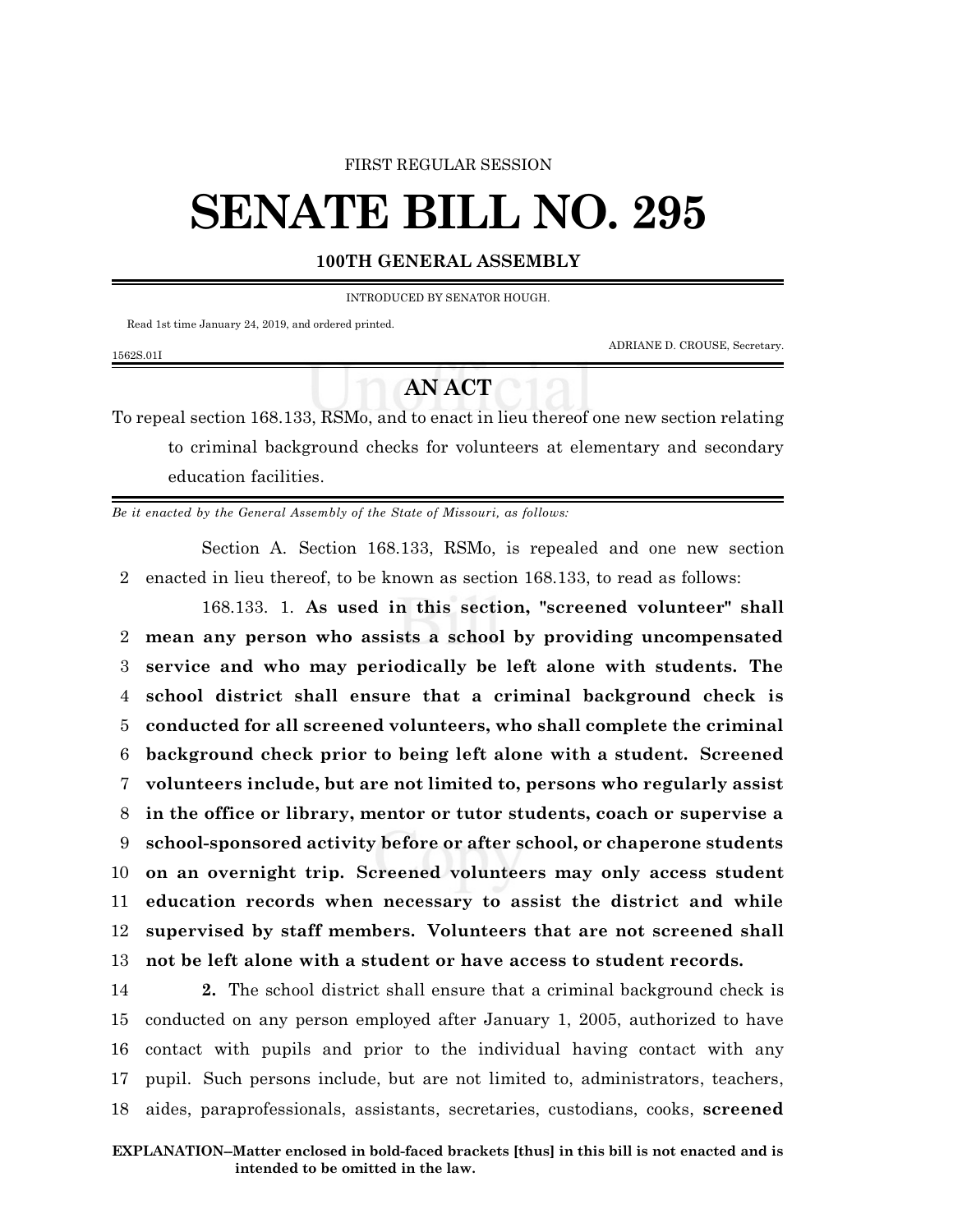**volunteers,** and nurses. The school district shall also ensure that a criminal background check is conducted for school bus drivers. The district may allow such drivers to operate buses pending the result of the criminal background check. For bus drivers, the school district shall be responsible for conducting the criminal background check on drivers employed by the school district. For drivers employed by a pupil transportation company under contract with the school district, the criminal background check shall be conducted pursuant to section 43.540 and conform to the requirements established in the National Child Protection Act of 1993, as amended by the Volunteers for Children Act. Personnel who have successfully undergone a criminal background check and a check of the family care safety registry as part of the professional license application process under section 168.021 and who have received clearance on the checks within one prior year of employment shall be considered to have completed the background check requirement. A criminal background check under this section shall include a search of any information publicly available in an electronic format through a public index or single case display.

 **[**2.**] 3.** In order to facilitate the criminal history background check, the applicant shall submit a set of fingerprints collected pursuant to standards determined by the Missouri highway patrol. The fingerprints shall be used by the highway patrol to search the criminal history repository and shall be forwarded to the Federal Bureau of Investigation for searching the federal criminal history files.

 **[**3.**] 4.** The applicant shall pay the fee for the state criminal history record information pursuant to section 43.530 and sections 210.900 to 210.936 and pay the appropriate fee determined by the Federal Bureau of Investigation for the federal criminal history record when he or she applies for a position authorized to have contact with pupils pursuant to this section. The department shall distribute the fees collected for the state and federal criminal histories to the Missouri highway patrol.

 **[**4.**] 5.** The department of elementary and secondary education shall facilitate an annual check of employed persons holding current active certificates under section 168.021 against criminal history records in the central repository under section 43.530, the sexual offender registry under sections 589.400 to **[**589.475**] 589.426**, and child abuse central registry under sections 210.109 to 210.183. The department of elementary and secondary education shall facilitate procedures for school districts to submit personnel information annually for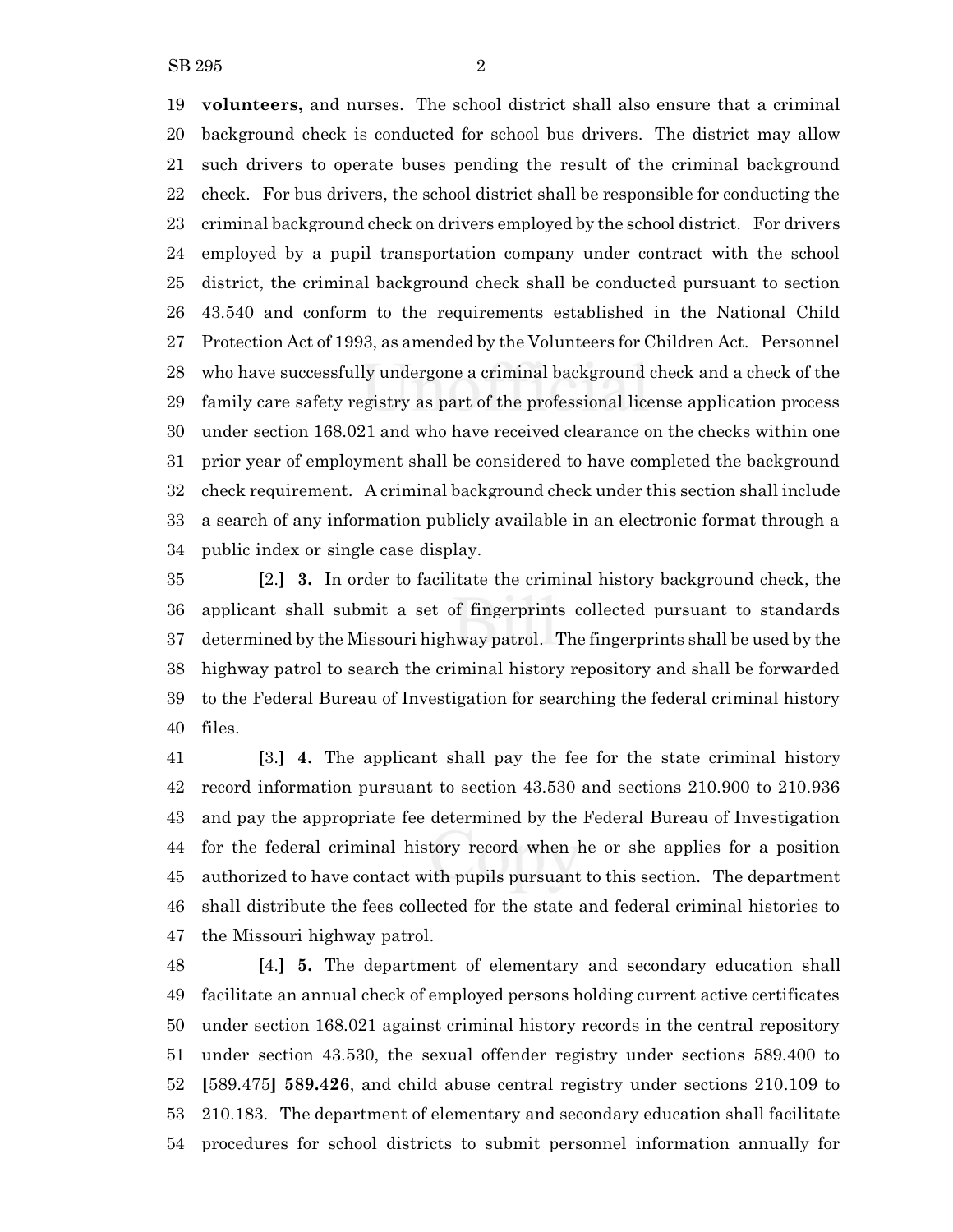persons employed by the school districts who do not hold a current valid certificate who are required by subsection 1 of this section to undergo a criminal background check, sexual offender registry check, and child abuse central registry check. The Missouri state highway patrol shall provide ongoing electronic updates to criminal history background checks of those persons previously submitted, both those who have an active certificate and those who do not have an active certificate, by the department of elementary and secondary education. This shall fulfill the annual check against the criminal history records in the central repository under section 43.530.

 **[**5.**] 6.** The school district may adopt a policy to provide for reimbursement of expenses incurred by an employee for state and federal criminal history information pursuant to section 43.530.

 **[**6.**] 7.** If, as a result of the criminal history background check mandated by this section, it is determined that the holder of a certificate issued pursuant to section 168.021 has pled guilty or nolo contendere to, or been found guilty of a crime or offense listed in section 168.071, or a similar crime or offense committed in another state, the United States, or any other country, regardless of imposition of sentence, such information shall be reported to the department of elementary and secondary education.

 **[**7.**] 8.** Any school official making a report to the department of elementary and secondary education in conformity with this section shall not be subject to civil liability for such action.

 **[**8.**] 9.** For any teacher who is employed by a school district on a substitute or part-time basis within one year of such teacher's retirement from a Missouri school, the state of Missouri shall not require such teacher to be subject to any additional background checks prior to having contact with pupils. Nothing in this subsection shall be construed as prohibiting or otherwise restricting a school district from requiring additional background checks for such teachers employed by the school district.

 **[**9.**] 10.** A criminal background check and fingerprint collection conducted under subsections 1 **[**and 2**] to 3** of this section shall be valid for at least a period of one year and transferrable from one school district to another district. A school district may, in its discretion, conduct a new criminal background check and fingerprint collection under subsections 1 **[**and 2**] to 3** for a newly hired employee at the district's expense. A teacher's change in type of certification shall have no effect on the transferability or validity of such records.